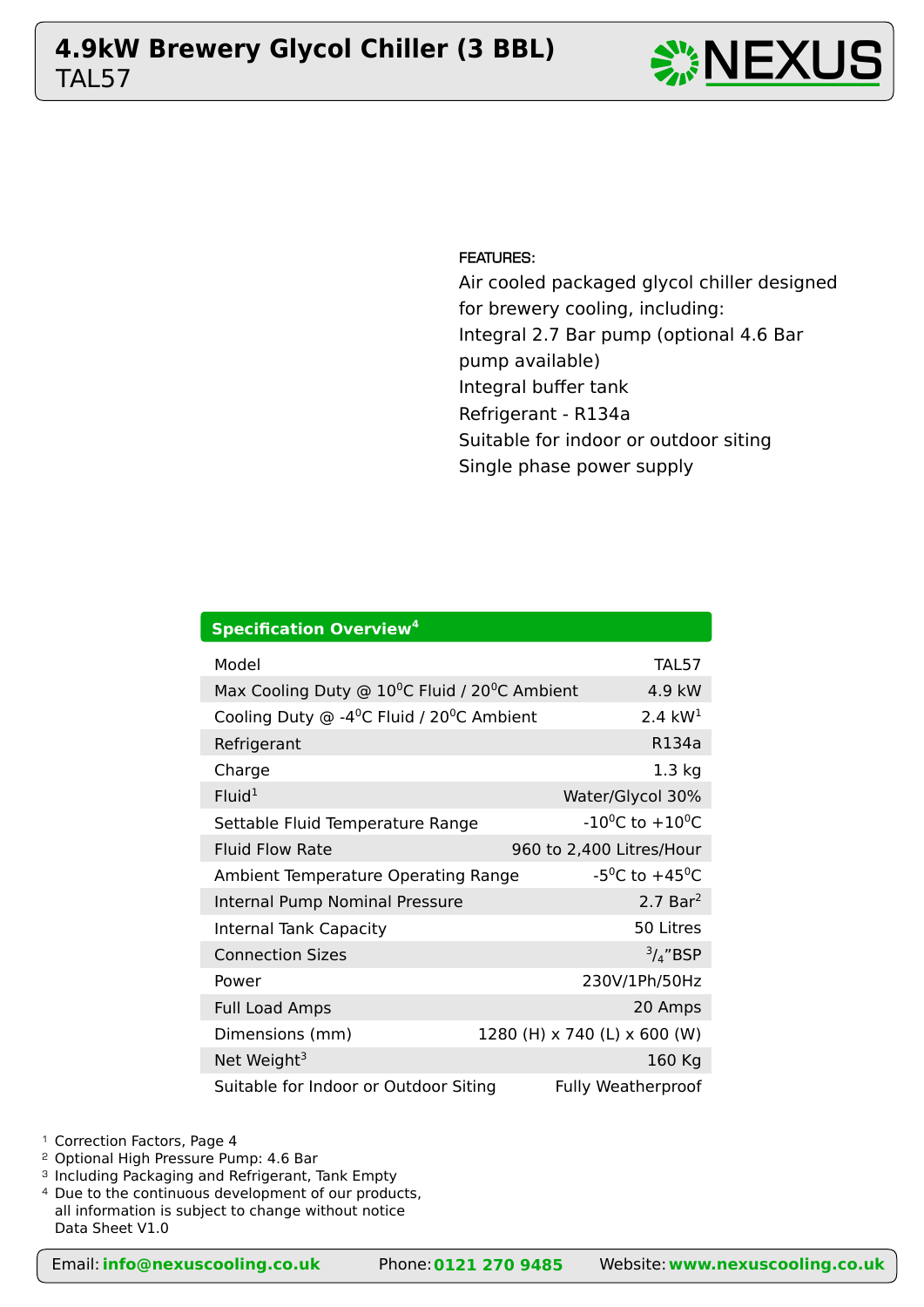# TAL57 **4.9kW Brewery Glycol Chiller (3 BBL)**  $\frac{100}{200} \text{NEXUS}$

## **Dimensions**



 $\begin{matrix} \end{matrix}$ 

600

 $\ddot{\circ}$ 

 $\circ$ 

Ø)

Īо

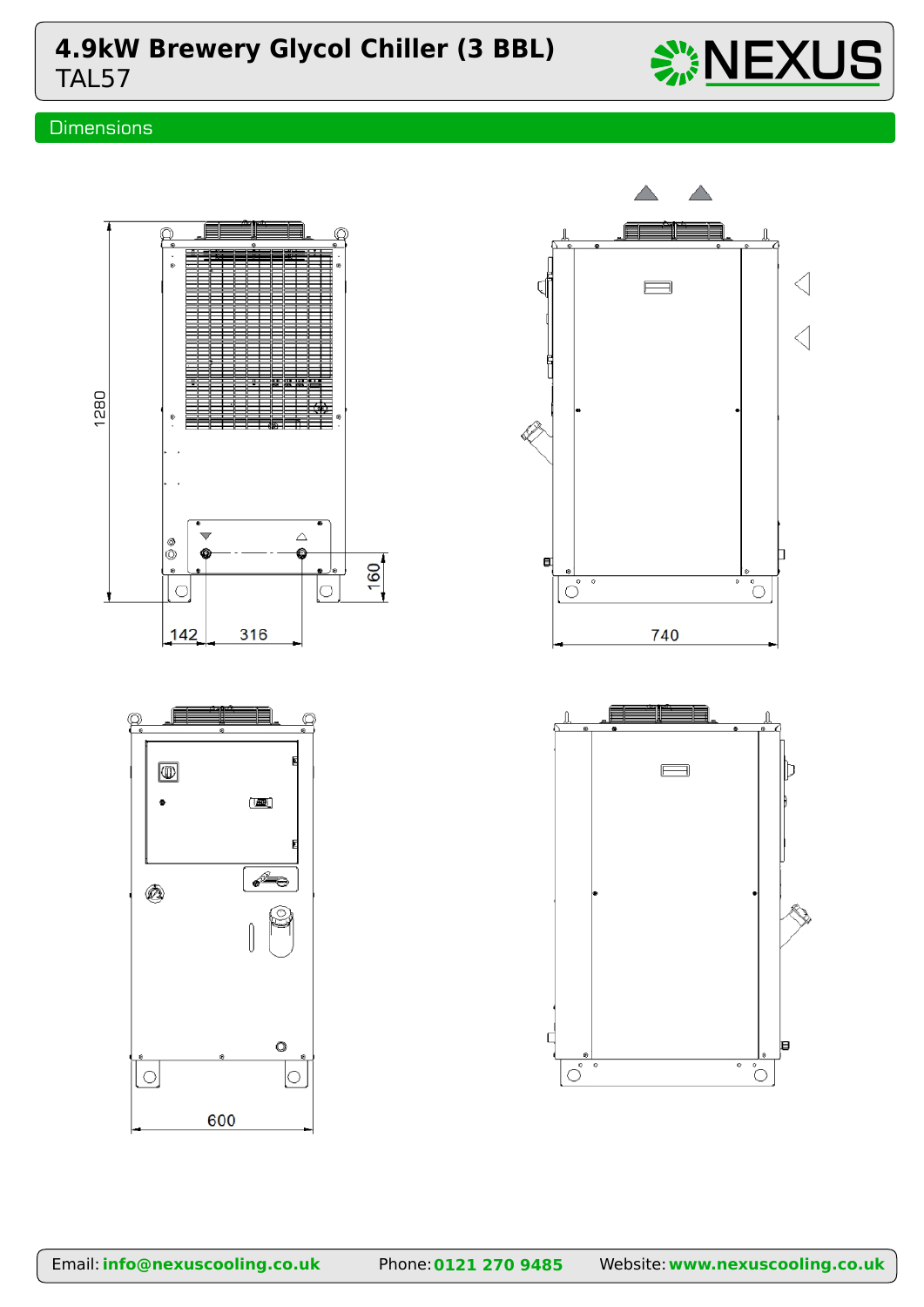## **TAI 57 4.9kW Brewery Glycol Chiller (3 BBL)** NEXUS



#### **STRUCTURE**

In powder-coated steel sheet, RAL 7035 textured finish. Easily removed panels

#### **COMPRESSOR**

Hermetic reciprocating compressor, cooled by the refrigerant, complete with thermal cut-out.

#### **REFRIGERATION CIRCUIT**

Complete with charging port, drier filter, capillary, high-pressure safety pressure switch, R134a refrigerant.

#### **EVAPORATOR**

Brazed stainless-steel plate model.

#### **AIR CONDENSER**

Finned high-efficiency copper tube condensing coil, complete with safety grille.

#### **AXIAL FAN**

Axial fan, complete with thermal cut-out and safety grille.

#### **LIQUID CIRCUIT**

Non-ferrous liquid circuit composed of peripheral electric pump, plastic storage tank complete with visual level indicator, 0-10 bar pressure gauge, protective flow switch, regulation sensor.

#### **ELECTRICAL PANEL**

With main disconnect switch, fused motor protection.

#### **MANAGEMENT AND CONTROL**

The TX110 control unit manages the chiller's operation, providing warnings including high/low temperature alarms and a general serious fault alarm, with the display indicating if this refers to the refrigeration or liquid circuit. An on-off contact allows the machine to be switched on remotely (pump included). Control disconnect switch for switching on the machine.

#### **PAINT/COATING**

Standard colour: RAL 7035 textured.

### **OPTIONAL ACCESSORIES**

BA - Mechanical bypass valve protecting the pump

RU - Castors

TD - Differential fluid temperature management (two sensors)

BGC - Hot gas bypass for  $+/$ - 1 K temperature precision

BGP - Hot gas bypass for +/- 0.5 K temperature precision

LS - Liquid circuit for laser application

UL1 - UL certified electrical panel and components

High pressure pump - 4.6 bar